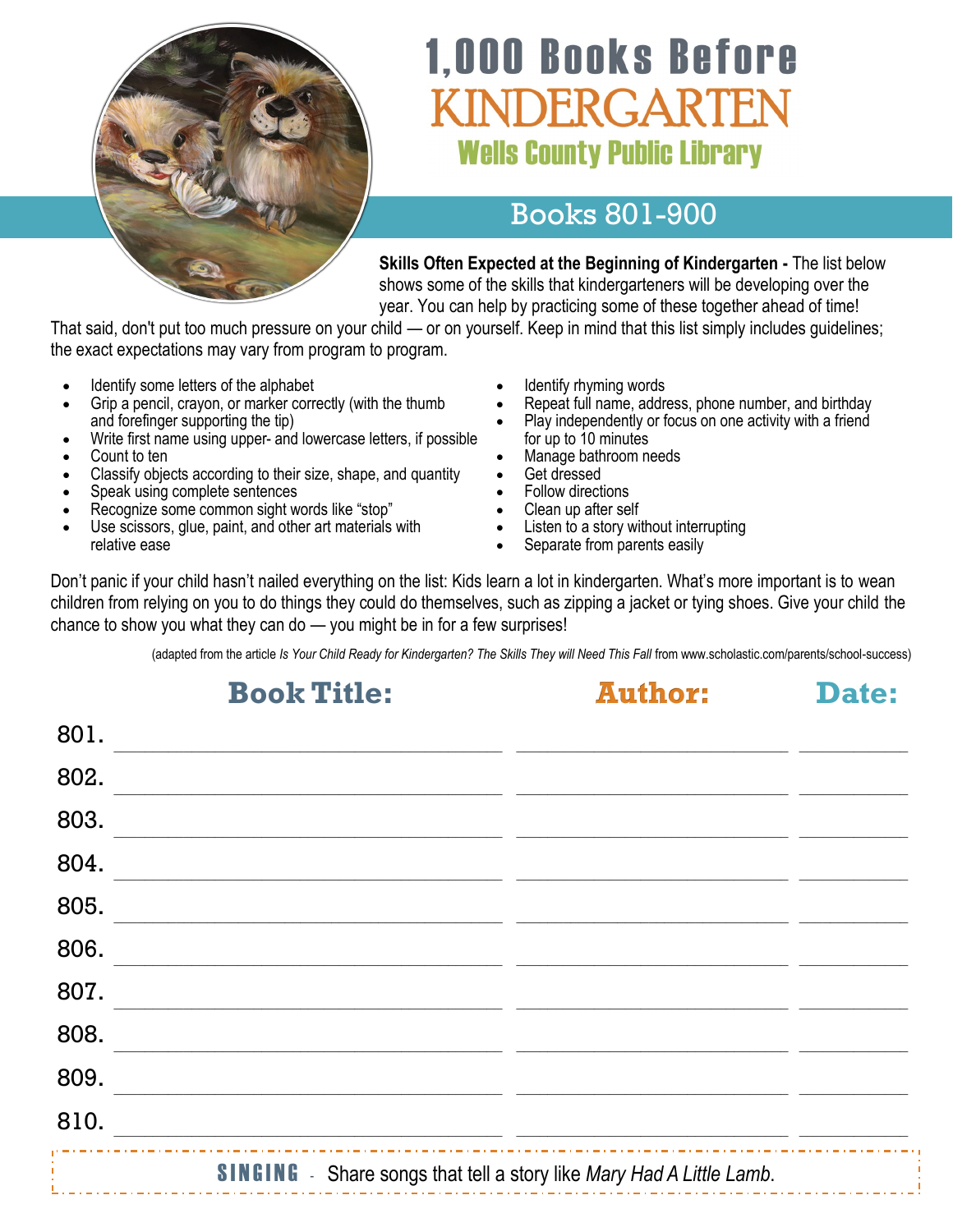**Author:** 

| 811.<br><u> 1980 - John Stein, Amerikaansk politiker (* 1900)</u>                                                            |  |
|------------------------------------------------------------------------------------------------------------------------------|--|
| 812.                                                                                                                         |  |
| 813.<br><u> 1980 - John Stein, Amerikaansk kanton (</u>                                                                      |  |
| 814.<br><u> 1989 - Johann Stoff, Amerikaansk politiker (* 1908)</u>                                                          |  |
| 815.                                                                                                                         |  |
| 816.                                                                                                                         |  |
| 817.                                                                                                                         |  |
| 818.                                                                                                                         |  |
| 819.                                                                                                                         |  |
| 820.                                                                                                                         |  |
| 821.<br><u> 1989 - Andrea San Andrea San Andrea San Andrea San Andrea San Andrea San Andrea San Andrea San Andrea San An</u> |  |
| 822.                                                                                                                         |  |
| 823.                                                                                                                         |  |
| 824.<br><u> 1990 - Johann Stoff, Amerikaansk politiker (* 1990)</u>                                                          |  |
| 825.                                                                                                                         |  |
| 826.                                                                                                                         |  |
| 827.                                                                                                                         |  |
| 828.<br><u> 1989 - Johann John Stoff, market fransk konge og det ble større og de større og de større og de større og de</u> |  |
| 829.<br><u> 1990 - Johann John Barn, mars ann an t-Amhair an t-Amhair ann an t-Amhair an t-Amhair ann an t-Amhair an t-A</u> |  |
| 830.<br><u> 1989 - Jan James James, martin de filozofoar (h. 1905).</u>                                                      |  |
| <b>TALKING</b> - Make animals sounds and point out environmental sounds.                                                     |  |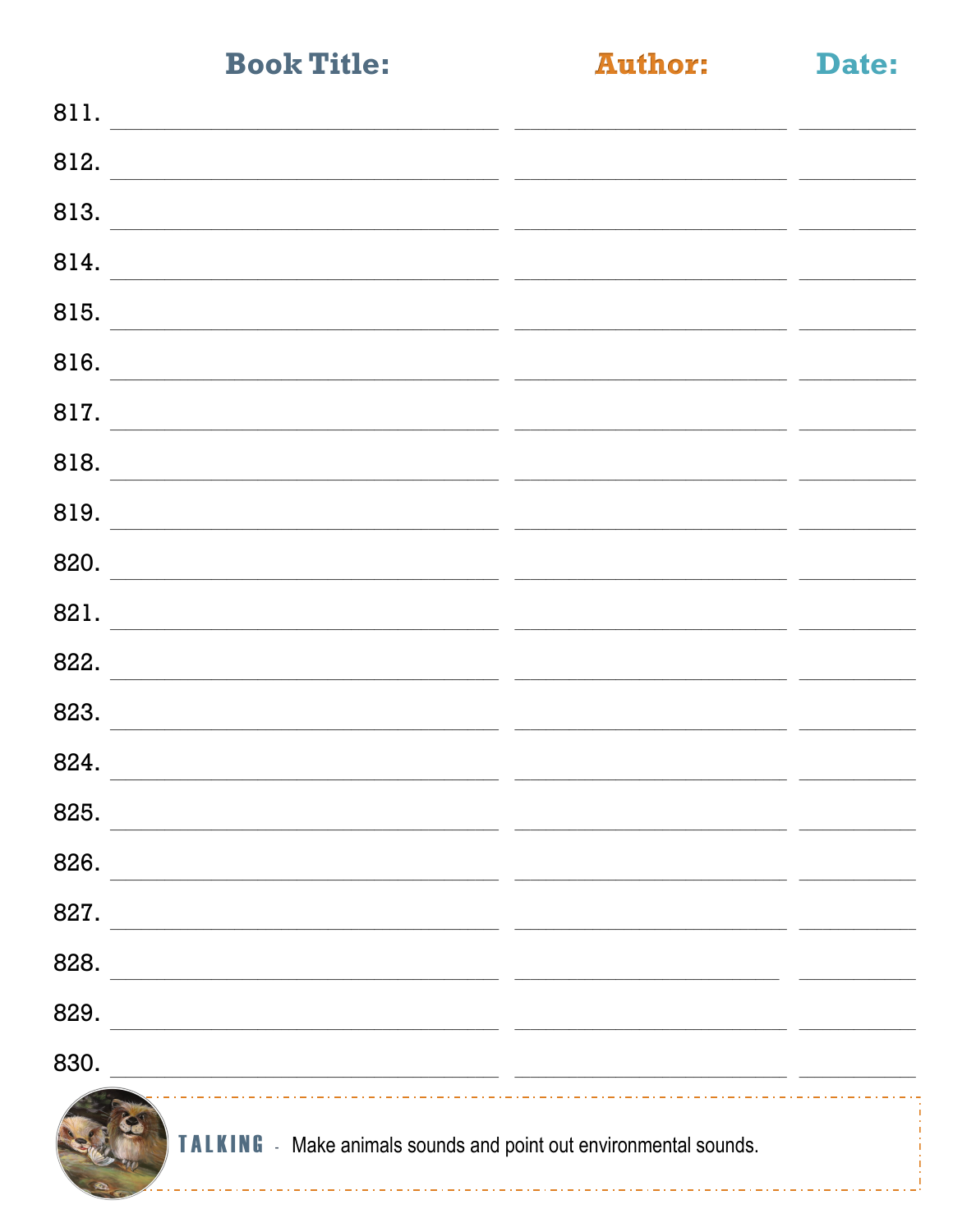**Author:** 

| 831.                                                                                                                          |  |
|-------------------------------------------------------------------------------------------------------------------------------|--|
| 832.                                                                                                                          |  |
| 833.<br><u> 1980 - John Stein, Amerikaansk politiker (</u> † 1920)                                                            |  |
| 834.                                                                                                                          |  |
| 835.<br><u> 1980 - Jan James Santan, masjid a shekara ta 1980 a shekara ta 1980 a shekara ta 1980 a shekara ta 1980 a she</u> |  |
| 836.<br><u> 1989 - Johann Stein, mars an deutscher Stein und der Stein und der Stein und der Stein und der Stein und der</u>  |  |
| 837.                                                                                                                          |  |
| 838.                                                                                                                          |  |
| 839.                                                                                                                          |  |
| 840.                                                                                                                          |  |
| 841.                                                                                                                          |  |
| 842.                                                                                                                          |  |
| 843.                                                                                                                          |  |
| 844.                                                                                                                          |  |
| 845.                                                                                                                          |  |
| 846.                                                                                                                          |  |
| 847.                                                                                                                          |  |
| 848.                                                                                                                          |  |
| 849.                                                                                                                          |  |
| 850.<br><u> 1989 - Johann Stein, Amerikaansk politiker († 1908)</u>                                                           |  |
| <b>READING</b> - Share books with alliteration and rhyming words.<br>(Ask a librarian for suggestions.)                       |  |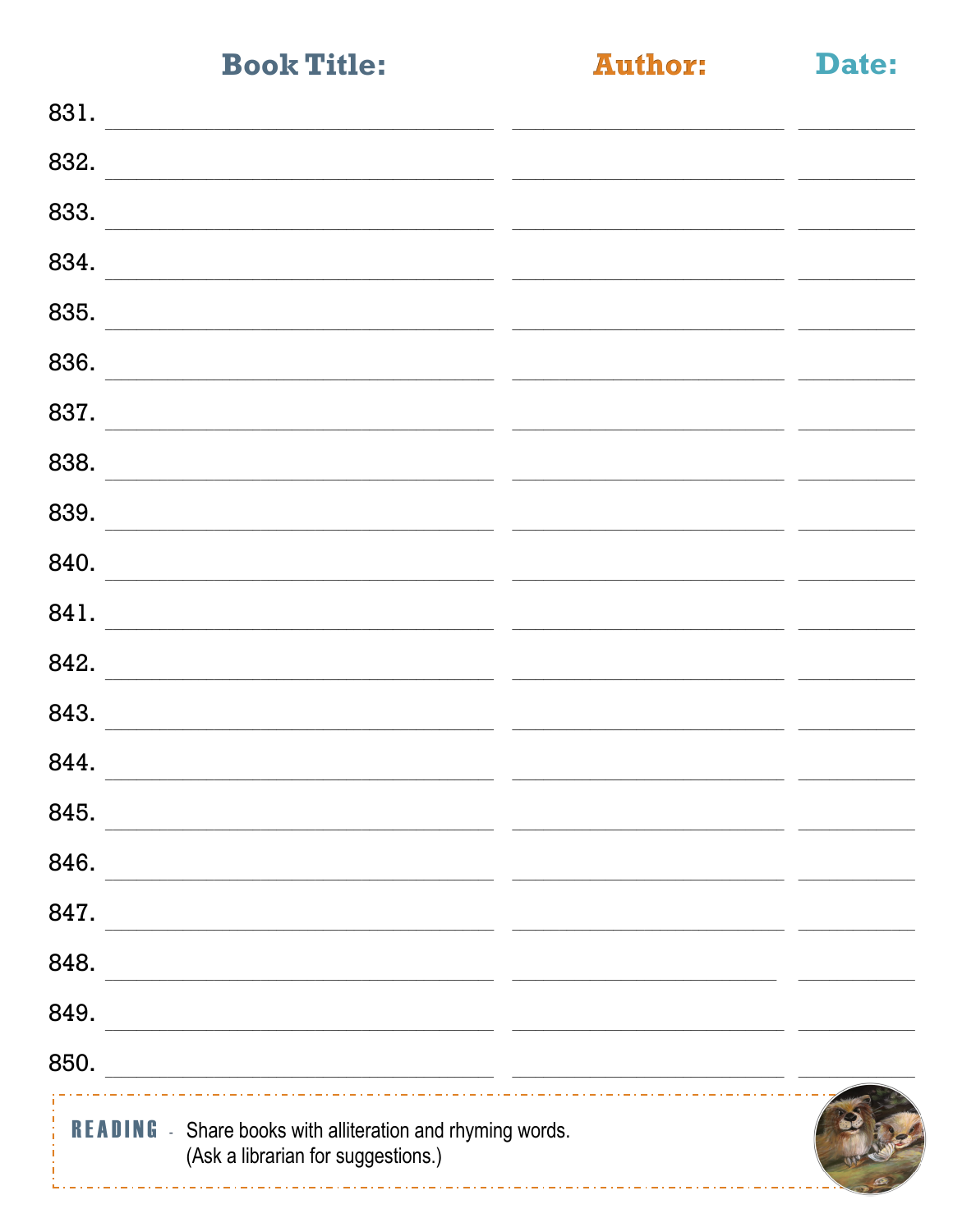**Author:** 

| 852.<br><u> 1989 - Jan James James Barnett, martin de la contrata de la contrata de la contrata de la contrata de la con</u>                                                                                                          |  |
|---------------------------------------------------------------------------------------------------------------------------------------------------------------------------------------------------------------------------------------|--|
| 853.                                                                                                                                                                                                                                  |  |
| <u> 1989 - Johann Stone, mars and de format de la propinsion de la propinsion de la propinsion de la propinsion d</u><br>854.<br><u> 1990 - Jacques Maria de Santa Alexandro (m. 1990).</u>                                           |  |
| 855.<br><u> 1999 - Johann Stone, Amerikaansk politiker (* 1908)</u>                                                                                                                                                                   |  |
| 856.<br><u> 2000 - Andrea San Andrea San Andrea San Andrea San Andrea San Andrea San Andrea San Andrea San Andrea San An</u>                                                                                                          |  |
| 857.<br><u> 1989 - Andrea Andrew Maria (h. 1989).</u><br>1900 - John Britti, fransk politik (h. 1980).                                                                                                                                |  |
| 858.<br><u> 1999 - Andrea Andrea Andrea Andrea Andrea Andrea Andrea Andrea Andrea Andrea Andrea Andrea Andrea Andrea And</u>                                                                                                          |  |
|                                                                                                                                                                                                                                       |  |
| 860.                                                                                                                                                                                                                                  |  |
| 861.                                                                                                                                                                                                                                  |  |
|                                                                                                                                                                                                                                       |  |
| 863.<br><u> 1989 - Andrea Barbara, amerikan personal di sebagai personal di sebagai personal di sebagai personal di seba</u>                                                                                                          |  |
| 864.<br><u> 1990 - Jacques Alexandro III, poeta estadounidense de la contradición de la contradición de la contradición d</u>                                                                                                         |  |
| 865.                                                                                                                                                                                                                                  |  |
| 866.<br>the contract of the contract of the contract of the contract of the contract of the contract of the contract of                                                                                                               |  |
| 867.<br><u> 1989 - Johann John Stoff, deutscher Stoffen und der Stoffen und der Stoffen und der Stoffen und der Stoffen u</u>                                                                                                         |  |
| 868.<br>and the control of the control of the control of the control of the control of the control of the control of the                                                                                                              |  |
| 869.<br>the control of the control of the control of the control of the control of the control of the control of the control of the control of the control of the control of the control of the control of the control of the control |  |
| 870.<br><u> 2000 - Andrea San Andrea San Andrea San Andrea San Andrea San Andrea San Andrea San Andrea San Andrea San An</u>                                                                                                          |  |
| <b>WRITING</b> - Have your child make lists, write invitations and cards, or draw their own<br>books.                                                                                                                                 |  |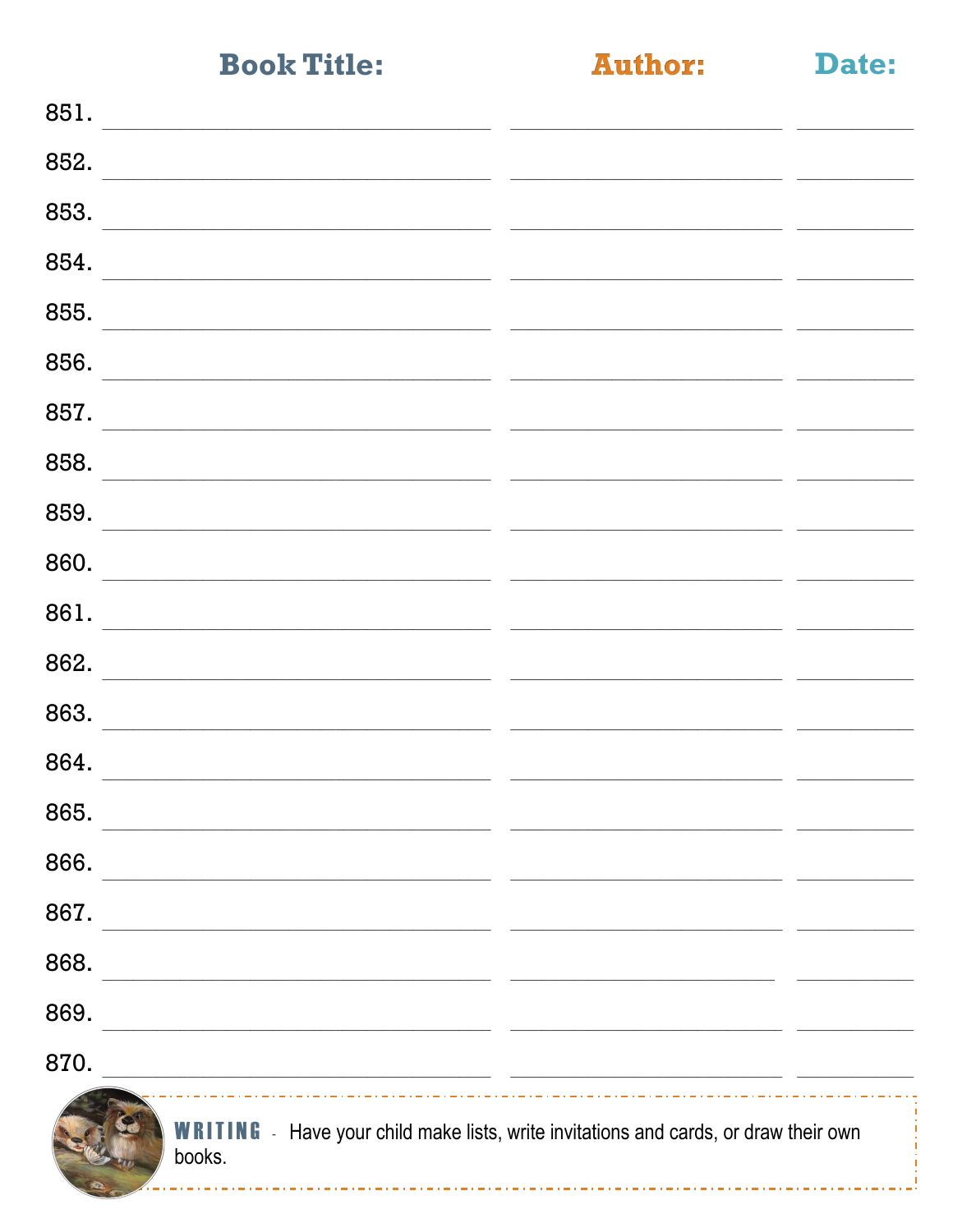**Author:** 

| 871.                                                                                                                          |  |
|-------------------------------------------------------------------------------------------------------------------------------|--|
| 872.                                                                                                                          |  |
| 873.<br>the control of the control of the control of the control of the control of the control of                             |  |
| 874.<br><u> 1980 - John Stone, Amerikaansk politiker (* 1900)</u>                                                             |  |
| 875.                                                                                                                          |  |
| 876.                                                                                                                          |  |
| 877.                                                                                                                          |  |
| 878.                                                                                                                          |  |
| 879.                                                                                                                          |  |
| 880.                                                                                                                          |  |
| 881.                                                                                                                          |  |
| 882.                                                                                                                          |  |
| 883.                                                                                                                          |  |
| 884.                                                                                                                          |  |
| 885.                                                                                                                          |  |
| 886.                                                                                                                          |  |
| 887.                                                                                                                          |  |
| 888.                                                                                                                          |  |
| 889.<br><u> 1989 - Johann Harry Barn, mars and de Branch and de Branch and de Branch and de Branch and de Branch and de B</u> |  |
| 890.                                                                                                                          |  |
| <b>PLAYING</b> - Do puzzles to help children develop problem solving skills.                                                  |  |